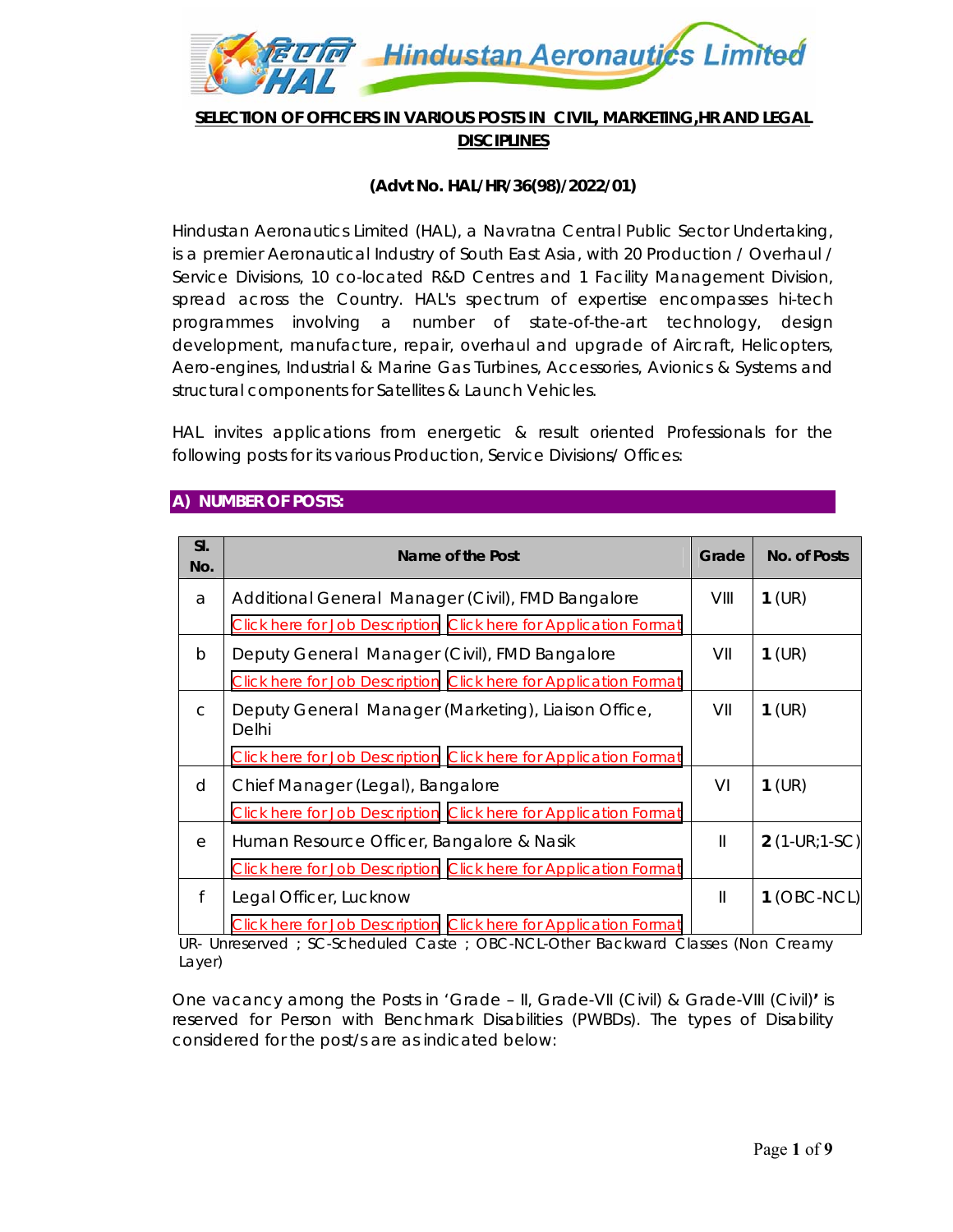| Name of the Post                         | <b>Type of Disability</b>                                                                                                                                                                                                                                                                            |  |  |
|------------------------------------------|------------------------------------------------------------------------------------------------------------------------------------------------------------------------------------------------------------------------------------------------------------------------------------------------------|--|--|
| Additional General<br>Manager<br>(Civil) | Hearing Impairment - Hard of Hearing<br>i)<br>(HoH)                                                                                                                                                                                                                                                  |  |  |
| Manager<br>Deputy<br>General<br>(Civil)  | ii) Locomotor Disability - One Arm(OA)<br>iii) Locomotor Disability - One Leg(OL)                                                                                                                                                                                                                    |  |  |
| Human Resource Officer                   | Hearing Impairment - Hard of Hearing<br>i)<br>(HoH)<br>ii) Locomotor Disability- One Arm(OA)<br>iii) Locomotor Disability - One Leg (OL)<br>iv) Visual Impairment- Low Vision(LV)<br>v) Leprosy Cured (LC)<br>vi) Dwarfism (DW)<br>vii) Acid Attack Victim (AAV)<br>viii) Multiple Disabilities (MD) |  |  |
| Legal Officer                            | Locomotor Disability - One Arm (OA)<br>i)<br>Visual Impairment-Low Vision(LV)<br>ii)<br>iii) Leprosy Cured (LC)<br>iv) Dwarfism (DW)<br>v) Acid Attack Victim (AAV)<br>vi) Multiple Disabilities (MD)                                                                                                |  |  |

# **B) QUALIFICATION:**

| SI. No.        | Post                                         | Grade | Qualification                                                                                                                                                                                                                                                                                                                                                                                                                                                                                                                                                                                                                                                                                                            |
|----------------|----------------------------------------------|-------|--------------------------------------------------------------------------------------------------------------------------------------------------------------------------------------------------------------------------------------------------------------------------------------------------------------------------------------------------------------------------------------------------------------------------------------------------------------------------------------------------------------------------------------------------------------------------------------------------------------------------------------------------------------------------------------------------------------------------|
| a)             | <b>Additional General</b><br>Manager (Civil) | VIII  | Degree Engineering<br>Bachelor's<br>Technology in Civil Engineering from<br>Institutes / Universities recognized by                                                                                                                                                                                                                                                                                                                                                                                                                                                                                                                                                                                                      |
| b)             | <b>Deputy General</b><br>Manager (Civil)     | VII   | appropriate Statutory Authorities.<br>(or)<br>Candidates possessing AMIE in Civil<br>Engineering<br>(with<br>relevant<br>Post<br>Professional Qualification Experience)                                                                                                                                                                                                                                                                                                                                                                                                                                                                                                                                                  |
| $\mathsf{C}$ ) | <b>Deputy General</b><br>Manager (Marketing) | VII   | Degree in Engineering / Technology or<br>its equivalent in the Branches of<br>Electrical, Electronics, Mechanical &<br>Production, with either 2 years Full<br>Time Post Graduate Degree/ Diploma<br>Marketing Management/ MBA<br>in.<br>Qualification with dual specialization<br>with one being Marketing<br>(or)<br>AMIE courses in Electrical, Electronics,<br>Mechanical & Production Engineering<br>by Institute of Engineers (India) / Grad<br>IIIE course from the Indian Institute of<br>Industrial Engineering, Mumbai under<br>Production discipline with 2 years Full<br>Time Post Graduate Degree/ Diploma<br>in Marketing Management.<br>(or)<br>Serving Air Force Officer in the rank of<br>Group Captain |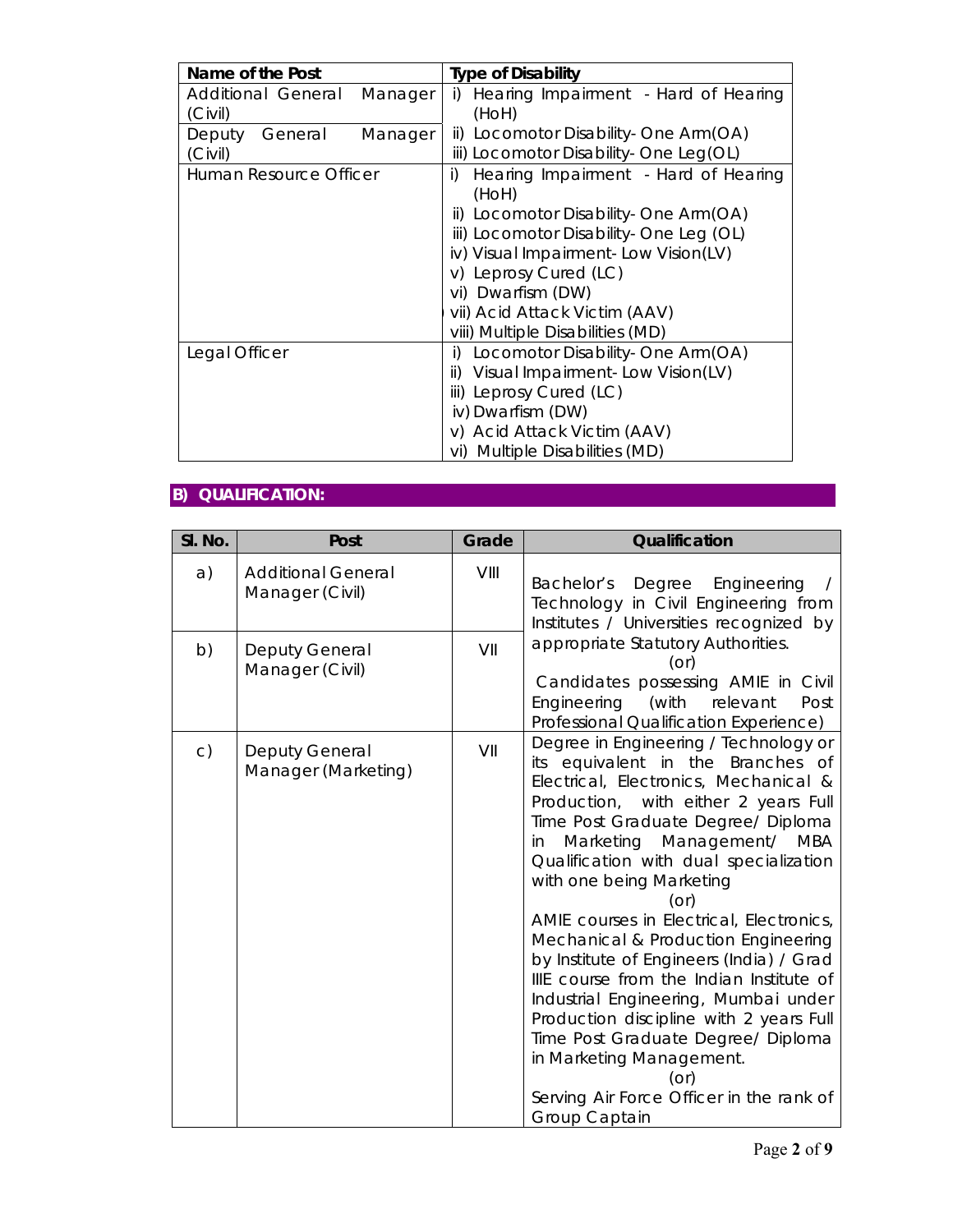| d) | Chief Manager (Legal)  | VI           | Bachelor of Law [5 years integrated<br>course after $(10+2)$ ] or Bachelor<br>Degree with Bachelor of<br>Law<br>$(10+2+3+3)$ .                                                                                                                                                                                                                                           |
|----|------------------------|--------------|--------------------------------------------------------------------------------------------------------------------------------------------------------------------------------------------------------------------------------------------------------------------------------------------------------------------------------------------------------------------------|
| e) | Human Resource Officer | $\mathsf{I}$ | Bachelor's Degree with PG Degree /<br>PG Diploma / MBA / MSW / MA with<br>specialization in Human Resources /<br>Personnel Management / Industrial<br>Relations / Labour Management /<br>Organizational Development / Human<br>Resource Development / Labour<br>Welfare etc., from Institutes<br>Universities recognized by appropriate<br><b>Statutory Authorities.</b> |
| f) | Legal Officer          | Ш            | Bachelor of Law [5 years integrated<br>course after $(10+2)$ ] or Bachelor<br>Degree with Bachelor<br>0f<br>Law<br>$(10+2+3+3)$                                                                                                                                                                                                                                          |

Note : The Qualification indicated above at Sl. Nos. (a) to (f) would mean Qualification acquired through Regular/Full Time Courses from Institutes / Universities recognised by appropriate Statutory Bodies**.** 

- → Candidates possessing basic & qualifying Degrees through Full –Time courses will only be considered. Candidates possessing qualifications acquired through Correspondence/ Distance Education/ Part Time/ E-learning will not be equated with Regular/ Full Time Courses and are not eligible to apply. However, candidates possessing AMIE (Civil) are eligible to apply for posts at Sl.Nos.(a) & (b) only.
- $\rightarrow$  All qualifications should be from Indian Universities / Institutes recognized by appropriate statutory authorities.

| SI.No.       | Name of the Post                      | Grade | No. of years<br>of PPQE | <b>Experience required to</b><br>be possessed in next<br>below Grade or in<br>equivalent post*<br>(completed years) as on<br>16.02.2022 |
|--------------|---------------------------------------|-------|-------------------------|-----------------------------------------------------------------------------------------------------------------------------------------|
| a            | Additional General Manager<br>(Civil) | VIII  | 18 yrs                  | 3                                                                                                                                       |
| $\mathsf{b}$ | Deputy General Manager<br>(Civil)     | VII   | 15 yrs                  | 3                                                                                                                                       |
| $\mathsf{C}$ | Deputy General Manager<br>(Marketing) | VII   | 15 yrs                  | 3                                                                                                                                       |

# **C) POST PROFESSIONAL QUALIFICATION EXPERIENCE (PPQE):**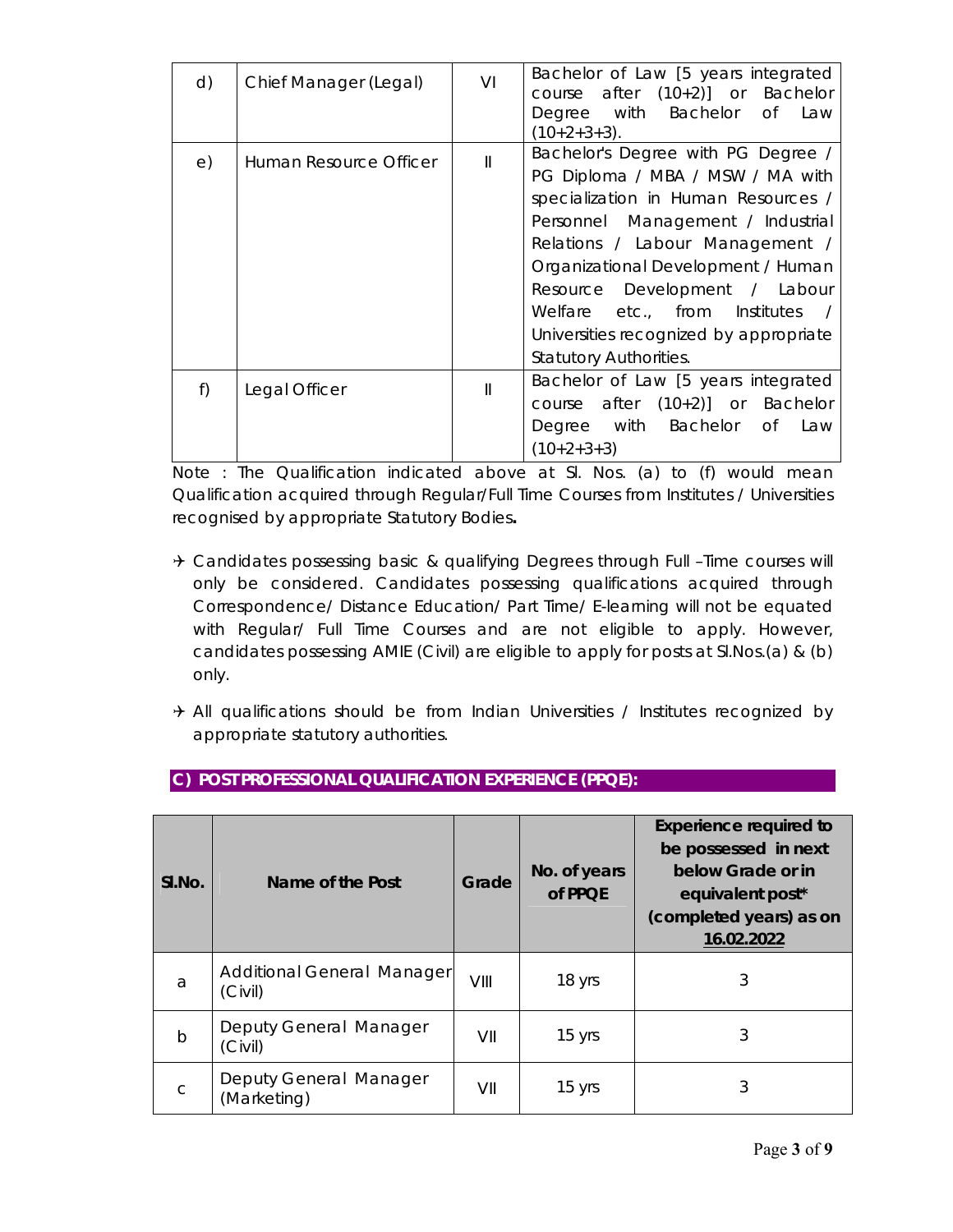| d | Chief Manager (Legal)  | VI | 13 yrs |  |
|---|------------------------|----|--------|--|
| е | Human Resource Officer |    | 3 yrs  |  |
|   | Legal Officer          |    | 3 yrs  |  |

\* Applicable to candidates working in Central / State Government departments / Public Sector Enterprises, etc.

- $\rightarrow$  PPQE will be calculated from the date of acquiring the requisite Professional Qualification. Experience prior to acquiring the requisite Professional Qualification Degree will not be reckoned for calculation of PPQE. Candidates need to possess PPQE in the relevant area/field.
- $\rightarrow$  Any Full Time additional degree acquired during the period of experience post acquiring Professional Qualification, will not be reckoned as experience and the duration of course will be deducted from the total PPQE possessed.
- $\rightarrow$  For Posts in Civil Discipline, in case of Candidates possessing Full Time PG Degree in relevant Branch of Engineering, the period of Post Professional Qualification Experience (PPQE) will be reduced by the prescribed period of the relevant Post Graduate Course, subject to a maximum of 02 (two years).

| SI. No. | Grade | Pay Scales (2017 Scales)# |
|---------|-------|---------------------------|
|         | VIII  | Rs.100000 - 260000        |
| (iii)   |       | $Rs.90000 - 240000$       |
| (iii)   |       | Rs.80000 - 220000         |
| (iv)    |       | Rs.40000 - 140000         |

## **D) PAY SCALES & REMUNERATION:**

#Annual Increment is presently 3% of running Basic Pay.

 On selection, candidates will be appointed in the concerned Scale of Pay as indicated above. Besides Basic Pay, candidates will be eligible for Variable Dearness Allowance, Perquisites and Allowances, Company Accommodation / House Rent Allowance, Performance related Pay (PRP), Membership of Provident Fund, Gratuity etc., as per the prevailing Company Rules. Perquisites and Allowances are presently paid @ 35% of the running Basic Pay under the Cafeteria System.

## **E) AGE LIMIT & RELAXATION:**

| SI. No. | Grade | Age Limit as on 16.02.2022 |                |           |  |
|---------|-------|----------------------------|----------------|-----------|--|
|         |       | UR/EWS                     | <b>OBC-NCL</b> | <b>SC</b> |  |
|         | VIII  | 50                         |                |           |  |
|         |       | 48                         |                |           |  |
|         |       | 48                         |                |           |  |
|         |       | 35                         | 38             |           |  |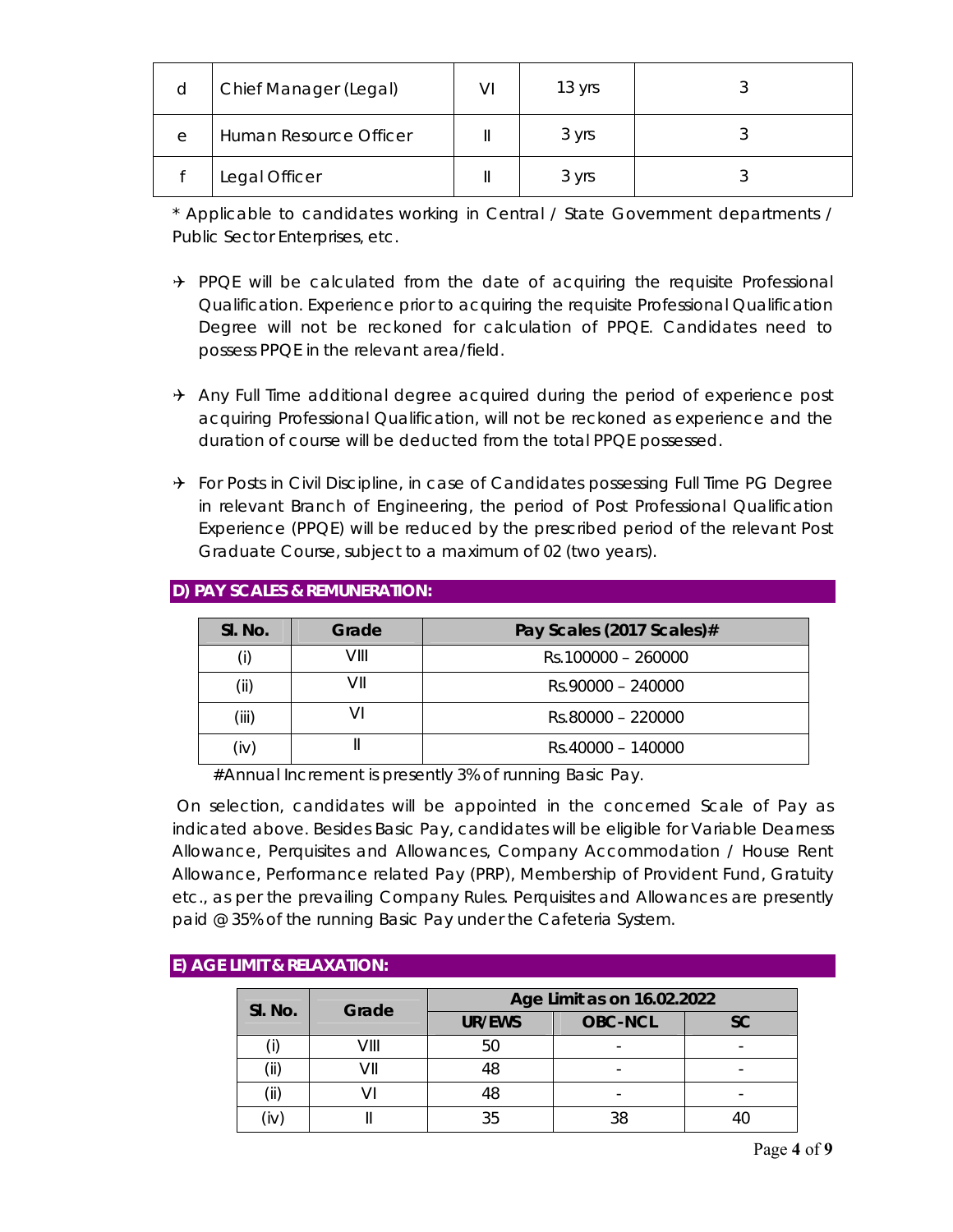- $\rightarrow$  In respect of Posts identified as suitable for Persons with Benchmark Disabilities (PWBDs), Upper Age Limit is relaxable by 10 years, which will be over and above the relaxation admissible for candidates belonging to SC/ST/OBC-NCL;
- $\rightarrow$  Upper age limit is relaxable by 5 years in respect of the Candidates who had ordinarily been domiciled in the State of Jammu & Kashmir during the period of 01.01.1980 to 31.12.1989;
- → Relaxation in Age limit in respect of Ex-Servicemen & Serving Officers will be extended as per rules;
- $\rightarrow$  Upper Age limit with all relaxations shall not exceed 55 years (56 years in case of PWBD Candidates).

#### **F) APPLICATION FEE:**

- $\rightarrow$  Rs. 500 (Rupees Five Hundred only) is to be paid as Application Fee (inclusive of GST of 18%). Candidates belonging to SC/ST/PWBD are exempted from the payment of Application Fee;
- $\rightarrow$  Application Fee is to be deposited in the "Hindustan Aeronautics Limited -Recruitment Account" in State Bank of India bearing Account Number **30969511830** at any of the Core Banking Branches of State Bank of India in the prescribed Challan and a Journal Number is to be obtained. HAL will not be responsible in case a Candidate deposits the Application Fee in a wrong Account. No other form of payment is accepted;
- $\rightarrow$  Candidates are required to provide details of the Application Fee paid in the Application Form;
- $\rightarrow$  Application Fee can be deposited till the last date for receipt of Application;
- $\rightarrow$  Application Fee once deposited into the Company's Account will not be refunded under any circumstance, even if the candidate is unable to forward the Application or due to being ineligible at the time of applying or rejection of Application due to postal delay/loss. Therefore, before depositing the Application Fee, candidates should ensure that they meet all the eligibility criteria;
- **Candidates should forward the original Counterfoil of the Challan (HAL copy) along with the Application Form. Photo copy of the Challan will not be accepted.**
- $\rightarrow$  The candidate should retain the original Counterfoil of the Challan (Candidate's copy) for future reference.

#### **G) HOW TO APPLY?**

 $\rightarrow$  Eligible and interested candidates are required to download the Application Form and the Challan Format hosted on the HAL Website (Careers Section): **www.halindia.co.in** along with this detailed Advertisement;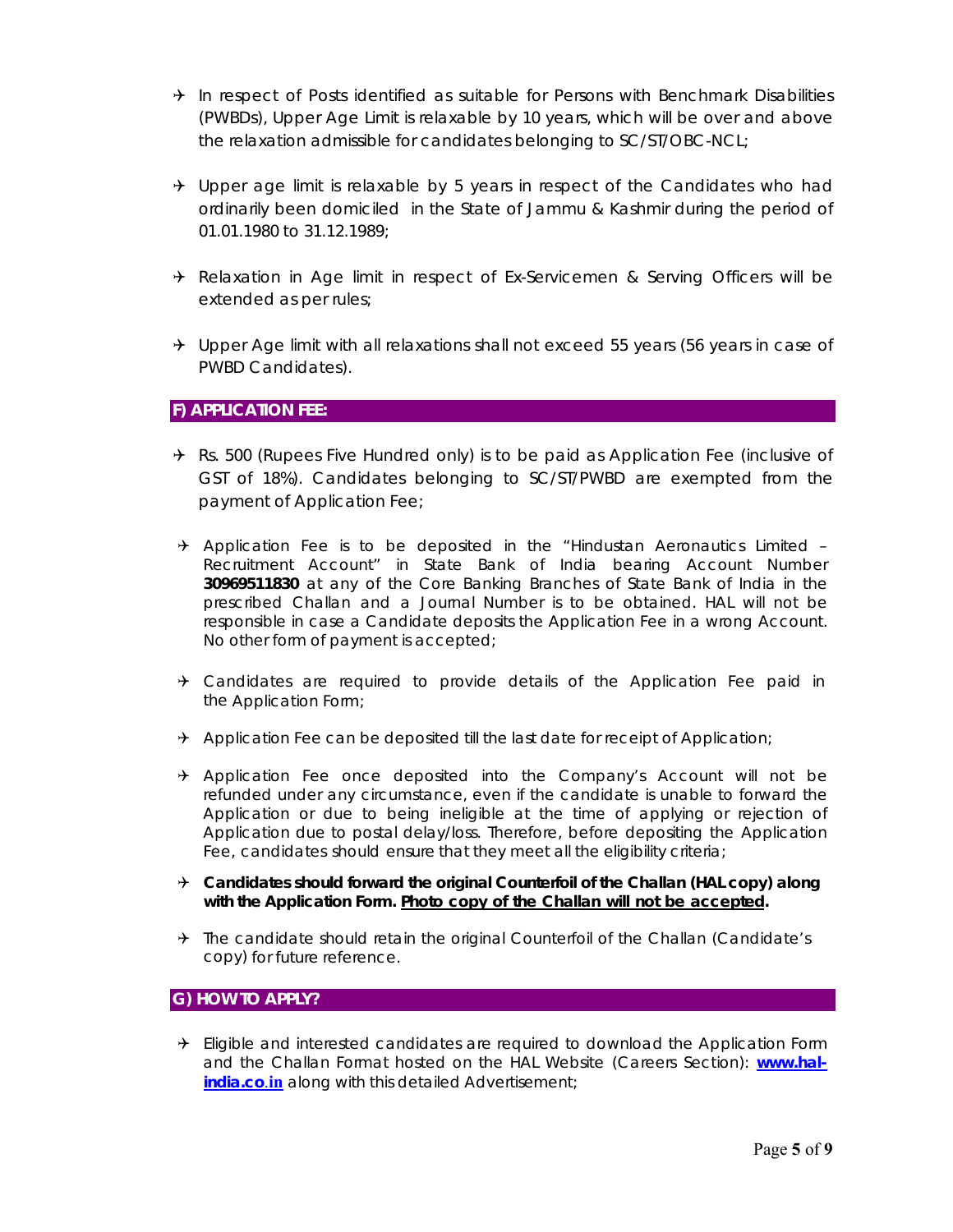- $\rightarrow$  Candidates meeting the prescribed specifications may submit their Applications in **A-4 size paper**, strictly in the prescribed Format, along with a self-attested recent Passport Size Photograph. Applications have to be sent only through Ordinary Post / Speed Post /Registered Post / Courier. Applications received through other modes viz. Fax/ E-mail etc. will not be accepted and will be summarily rejected;
- $\rightarrow$  No Application will be received in person. Applications received after the due date will not be considered. **The last date for receipt of Applications is 16.02.2022**.
- The **original Counterfoil of Challan (HAL Copy)** for having paid the Application Fee (wherever applicable) should be enclosed to the Application Form. The candidate should retain original counterfoil of the Challan (Candidate's copy) for future reference;
- $\rightarrow$  Eligible candidates may forward their duly filled in Application in the prescribed Format to the following address:

**Chief Manager (HR) Recruitment Section Hindustan Aeronautics Limited Corporate Office 15/1 Cubbon Road, Bangalore – 560 001**

- $\rightarrow$  Candidates are requested to superscribe the Envelope with the name of the post they are applying to;
- $\rightarrow$  No documents / Certificates/ testimonials are required to be attached along with Application Form;
- $\rightarrow$  Candidates are allowed to apply only once for the selected post and application submitted once cannot be altered under any circumstances.
- $\rightarrow$  Candidates are required to possess a valid Mobile number and Email Id, which is to be entered in the application, so that intimation regarding further stages of selection like Selection Interview, etc will be sent on the same Email Id. HAL will not be responsible for bouncing of Email messages sent to the Candidates;
- A Request for change in Date of Birth, Mailing Address, Category etc., once declared in the online application form will not be entertained;
- $\rightarrow$  If the information furnished by the Candidate/s at any stage of Recruitment is found to be false or incomplete or is not found to be in conformity with the eligibility criteria mentioned in the Advertisement, the candidature will be considered as revoked / terminated without any reference given to the Candidate.

#### **H) GENERAL CONDITIONS:**

- $\rightarrow$  Only Indian Nationals are eligible to apply;
- $\rightarrow$  Mere Submission of Application will not entail right for claiming appointment / getting shortlisted for further stages of recruitment process;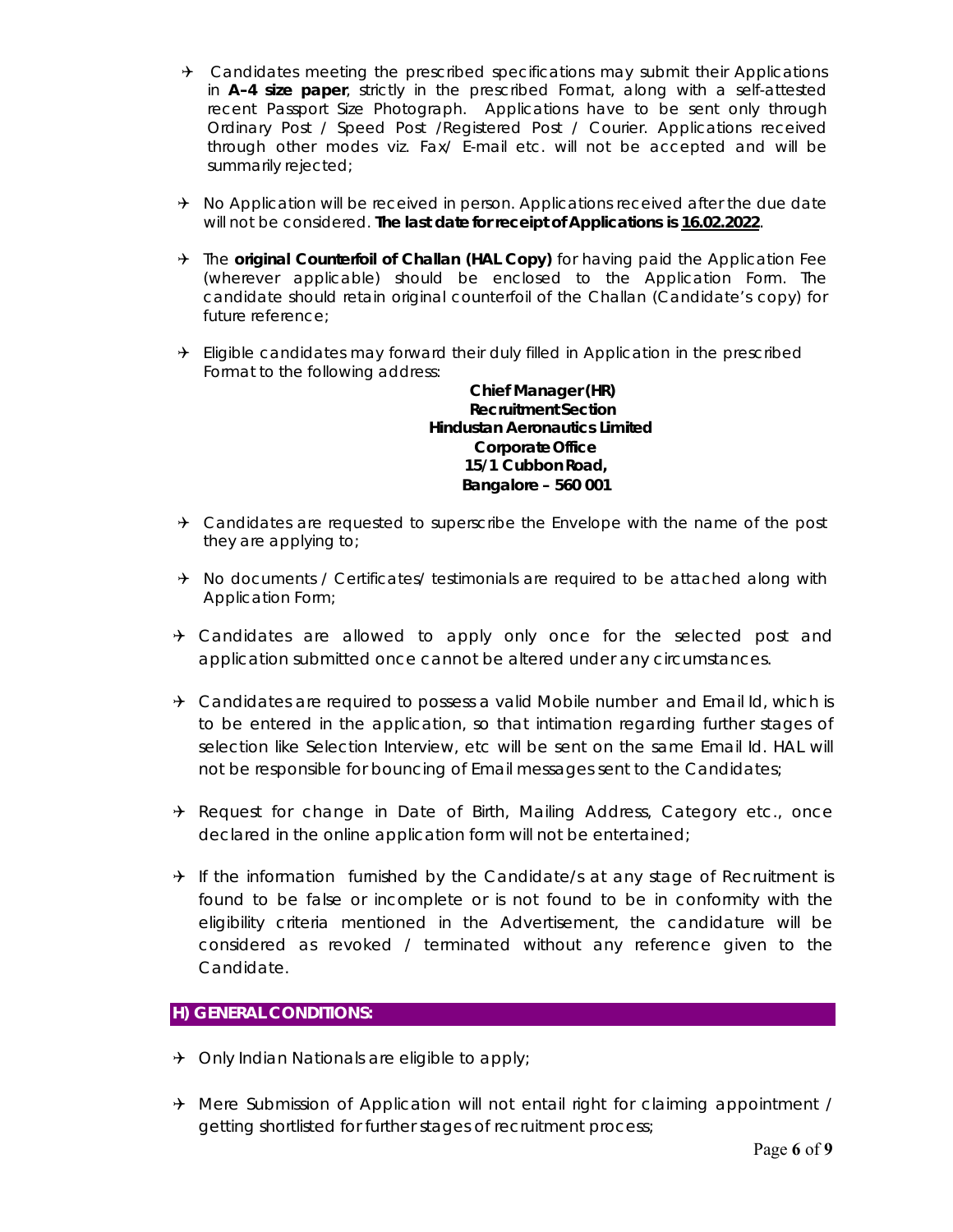- $\rightarrow$  HAL reserves the right to cancel/ restrict/ enlarge/ modify/ alter the requirements advertised, if need so arise, without issuing any further notice or assigning any reason thereto. The number of vacancies can be modified as per requirements and discretion of the Management;
- **B** Selection Procedure: Eligible candidates short-listed based on the initial screening only will be called for personal interview. Date, Time and Venue of the Interview will be intimated to the short-listed/eligible candidates via E-mail / HAL Website. Candidates will be shortlisted and called for Interview in the ratio of 1:10 (Maximum) as per the Rules of the Company. Candidates will be selected as per the Recruitment Rules of the Company.
- $\rightarrow$  Merely meeting the qualification and PPQE requirements as indicated in the advertisement will not entail a right for shortlisting of the application for the interview.
- Age and Experience will be reckoned as on **16.02.2022.**
- **Candidates employed in Central / State Government Departments / Public Sector Enterprises etc. (including candidates engaged on Contract basis in Central / State Govt. Departments / PSUs) should produce NOC (No Objection Certificate) at the time of the Interview/Document Verification from their Employer, failing which they will not be permitted to appear for the Interview/Document Verification and will not be eligible for payment of Travelling Allowance;**
- → Candidates belonging to SC/ST/OBC/EWS/PWBD categories are required to submit copies of Caste Certificate/Income & Asset Certificate /Disability Certificate in the prescribed format at the time of Interview/Document Verification;
- Persons with **40% or more relevant disability** only are eligible to apply. Candidates are required to produce Disability Certificate issued by the Competent Authority at the time of Interview;
- $\rightarrow$  For getting reservation benefits under the OBC-NCL category, the following are required to be adhered to:
	- $\triangleright$  The candidate must belong to Non Creamy layer;
	- $\triangleright$  The name of caste and community of the candidate must appear in the 'Central list of Other Backward Classes';
	- $\triangleright$  The candidate must furnish an OBC-NCL certificate as per the format prescribed by the Govt. of India (not older than six months as on **16.02.2022** from the Competent Authority, at the time of Interview.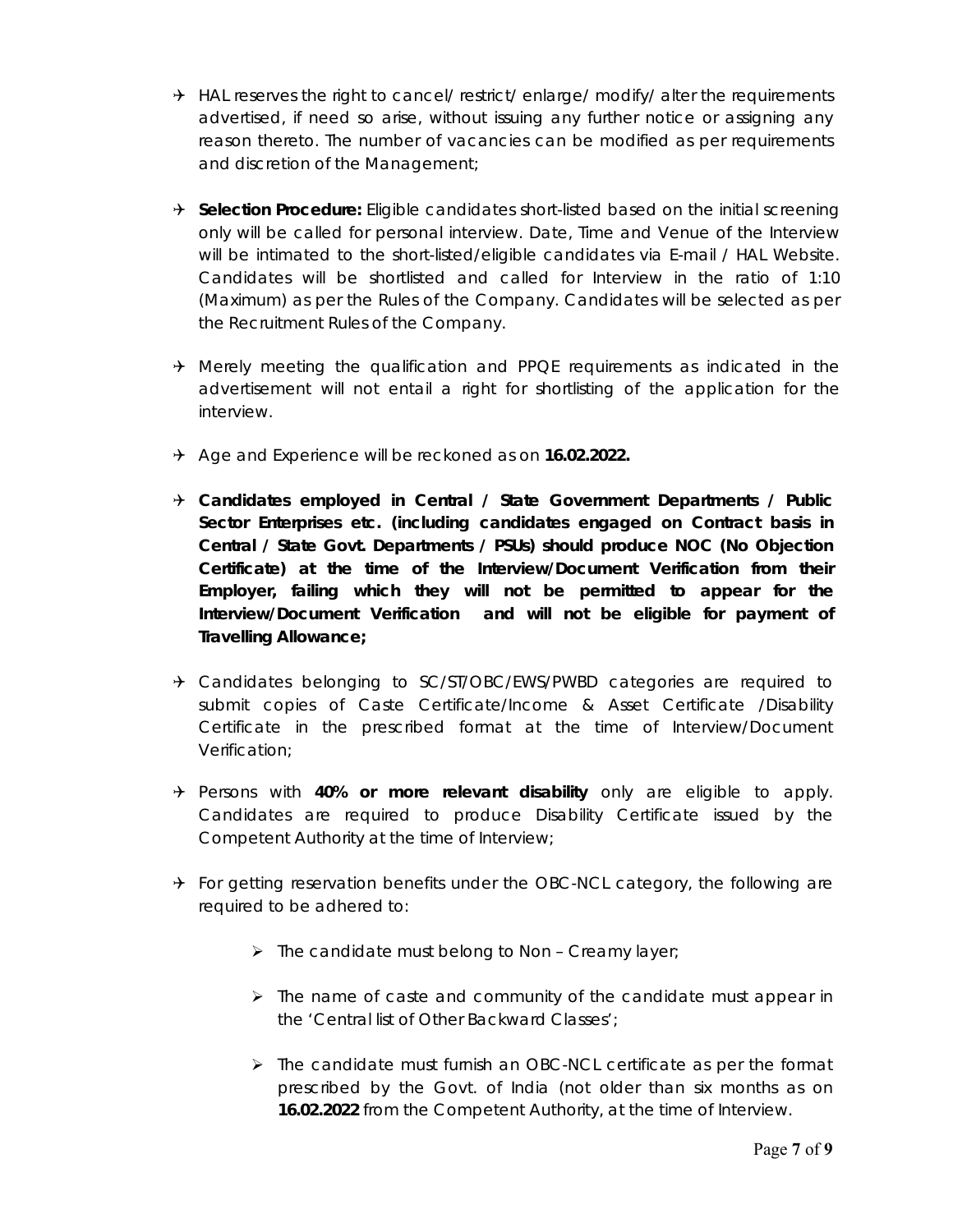- $\rightarrow$  Reservation to Economically Weaker Sections (EWS) is governed by Office Memorandum No. 36039/1/2019-Estt(Res) dated 31.1.19 of Department of Personnel & Training , Ministry of Personnel, Public Grievance & Pensions, Government of India.
- $\rightarrow$  Internal candidates would be eligible to apply against Open Selection Posts in Grade-VII & above only and eligible Candidates will be considered for Selection, along with external Candidates.
- $\rightarrow$  Candidates provisionally selected by HAL will have to undergo pre-employment Medical Exam before joining HAL. Applicants should have sound health and should meet the medical standards prescribed by the Company. Appointment of selected candidates is subject to receipt of satisfactory medical report from the Company's Doctor as per the Medical standards of the Company. No relaxation in health standards will be allowed. The Pre Employment Medical Standards prescribed by HAL are uploaded with this advertisement. In respect of Persons with Disability, the suitability for appointment, in relation to the Disability, will be decided on the basis of reports of the Medical Board attached to the Special Employment Exchange for Physically Handicapped. PWBD Candidates will be subjected to pre-employment medical examination with regard other Medical Parameters as per the Medical Standards of the Company.
- $\rightarrow$  Appointment of selected candidates is subject to verification of Caste, PWBD Certificate, Income & Asset Certificate issued by Competent Authority in the format prescribed by GoI (for EWS Candidates) Character & Antecedents from the concerned Authorities, as per the rules of the Company;
- $\rightarrow$  Applicants having work experience in Private Sector Organizations are required to submit an experience certificate in the letter head of the Company at the Time of Interview. The letter head of the Company should have details of the Company;
- $\rightarrow$  If the candidate has applied for more than one post in the same Advertisement, he/she will be considered only for the lowest post among the posts applied by him/her;
- $\rightarrow$  If the information furnished by the candidate is found to be false or incomplete or is not found to be in conformity with the eligibility criteria mentioned in the advertisement, the candidature / appointment will be considered as revoked / terminated at any stage of the recruitment process or after recruitment or joining, without any reference given to the candidate;
- $\rightarrow$  Not providing Pen Picture details as indicated in the Application Form will lead to disqualification of the candidate.